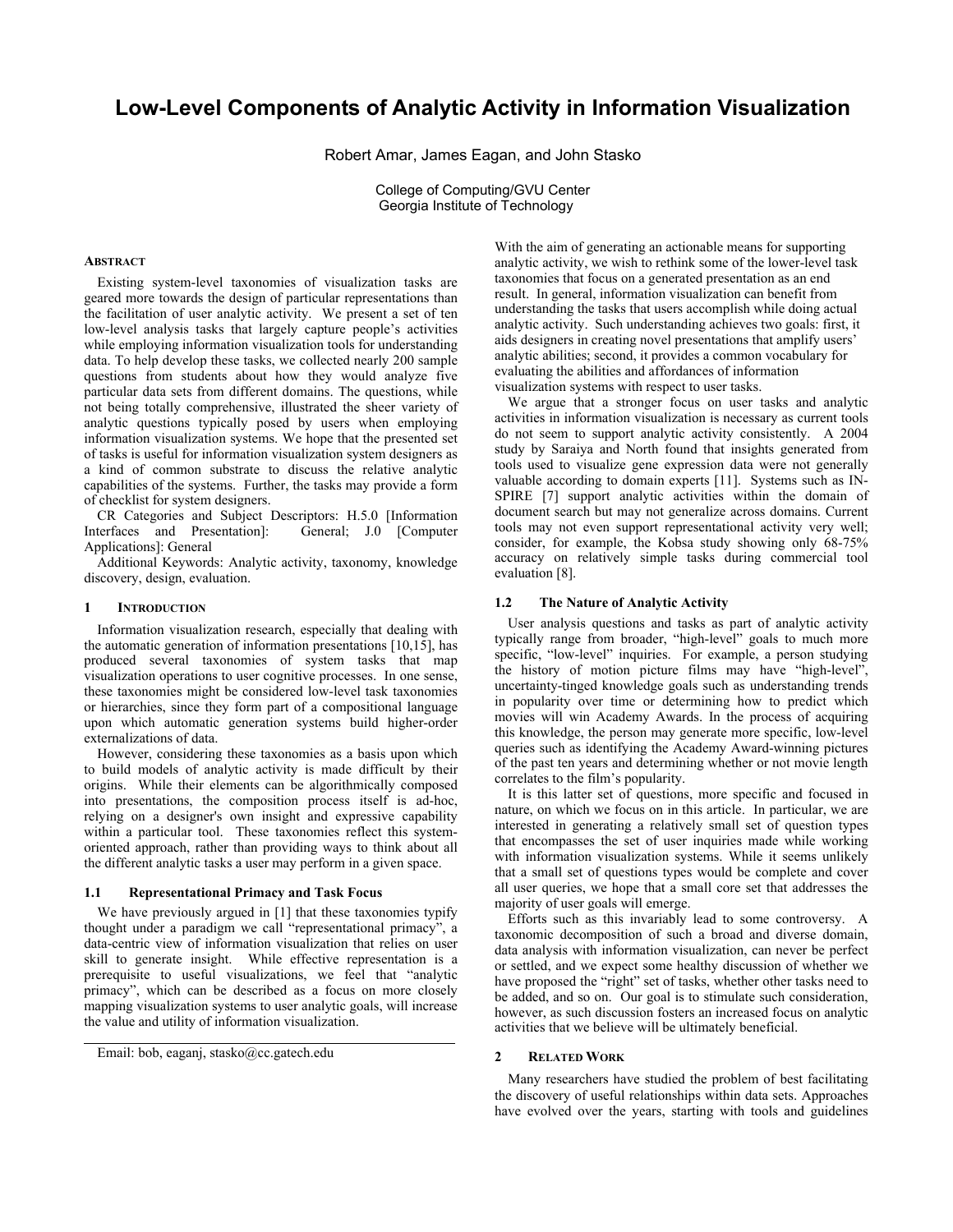based largely on the properties of the data itself. Taxonomic analyses of both system and user tasks have evolved as a way to manage the wider variety of representations that has come into standard use.

### **2.1 Data-Centric Approaches**

Jacques Bertin, one of the earliest practitioners of data analysis and presentation, understood the deduction of relationships to be a matter of permutation [2]. Bertin proposed a synoptic that differentiated between ordered, reorderable (what we might today call "nominal"), and topographic data, established retinal qualities of marks that would allow viewers to differentiate between marks, and provided guidelines for representing data as arrays of marks, histograms, and curves based on its dimensionality. One can understand lower-level analytic activity as the organization of information gained from the differentiation between and the permutation of graphical marks, although such a framing does not always provide an understanding of how this activity is organized.

John Tukey developed several methods known collectively as exploratory data analysis [13]. Tukey was interested in using statistics to *extract* potentially useful hypotheses from data, as opposed to confirming existing proposed hypotheses. To accomplish these goals, he introduced quantitative methods to reduce the effect of outliers, such as resistant lines and median polish analysis, and visual techniques such as box plots, rootograms, and Pareto charts that emphasize summary statistics and enumerate potential root causes of phenomena.

# **2.2 Task-based and System-based Taxonomic Approaches**

Wehrend and Lewis [14] propose a classic taxonomy of what could be called "cognitive tasks". They create a matrix of representation sub-problems that correspond to a particular combination of an object type, such as scalar or vector, and a user cognitive task, such as correlation, distribution, or point identification; the authors identify eleven such user tasks based on a literature search (identify, locate, distinguish, categorize, cluster, distribute, rank, compare within entities, compare between relations, associate, correlate). They then populate the matrix with representation techniques to create a mapping between techniques and problems. Finally, they show how techniques from this matrix can be used to generate visualizations of flow in irrigation systems.

Efforts in automatic presentation generation have produced a different perspective on low-level visualization system tasks.

The Roth and Mattis [10] taxonomy informs presentation design within the SAGE tool. While much of the taxonomy presented deals with static characteristics of the data, one of its dimensions deals explicitly with user information-seeking goals. Roth and Mattis use two characteristics to deal with such goals: display functions, which vary presentation of a data set based on whether users desire exact value lookup, comparison, or correlation; and distribution functions, which specify how to distribute sets of related information within the presentation.

Zhou and Feiner [15] examine techniques for automatically creating multimedia presentations in their tool, IMPROVISE, based on user goals. The authors group high-level presentation goals into two intents: "inform", which deals with elaboration and summarization of data; and "enable", which deals with data exploration and derivation of relationships. They then refine the Wehrend and Lewis operations into visual tasks organized by their visual accomplishments (low-level user or presenter goals) and visual implications (what visual capabilities are called upon in the attainment of the visual accomplishments). Each presentation intent maps to visual tasks that achieve it; for instance, the intent "enable-compute-sum" has correlate, locate, and rank.

Finally, other taxonomies take a more system capability-driven approach to characterizing visualization operations.

Shneiderman [12] posits a task-by-data-type taxonomy that crosses information-seeking visualization tasks (overview, zoom, filter, details-on-demand, relate, history, extract) with different types of data (1-D, 2-D, 3-D, multi-dimensional, time series, network, tree) and discusses both examples and missed opportunities for supporting the given tasks. The taxonomy assumes an implicit mapping between user goals and these visualization tasks.

Card presents a Visualization Reference Model [3] that emphasizes, among other things, the specific mappings of data tables into visual structures, and the iterative effects of human interactions with these mappings. Card uses the constraints presented by these mappings to organize information visualization techniques into three types of "visual structure" (simple, composed, and interactive) as well as focus + context abstractions. Card did not explicitly map user tasks to transformations within the reference model; more recently, though, Card, Pirolli and colleagues have done work in understanding analyst sensemaking techniques using cognitive task analysis techniques [4]. This work posits interlocked, bidirectional information foraging and sensemaking loops, and describes high-level tasks done in going both from theory to data as well as data to theory.

Chi [6] taxonomizes existing visualization techniques into several data categories (scientific visualization, geographic InfoVis, 2D, multi-dimensional, information landscapes, trees, networks, text, and web). He extends the Card reference model into a Data State Reference Model [5] in order to isolate common operational steps within each visualization type. Chi has the explicit aims of assisting implementers with choosing and deploying visualization techniques and broadening the visualization design space.

### **3 TOWARD CONCRETE TASKS FOR ANALYTIC ACTIVITY**

Our original intent was to create low-level analytic tasks from experience and literature search. However, accomplishing the goal of depicting low-level concrete steps in analytic activity and providing operational guidance to designers requires a more grounded approach. We decided to draw upon a basis of existing document analytic activity to serve as a foundation.

# **3.1 Data Collection**

To gather a corpus of analysis questions, we reviewed the work of students in our Spring 2004 Information Visualization course. As part of a series of assignments, students were asked to generate data analysis questions for provided data sets and then evaluate how well the questions could be answered using particular commercial visualization tools (in this case, Spotfire Pro 4.0, Eureka/Table Lens, InfoZoom and SeeIT). The students generated 196 valid analysis tasks that we used in the next phase.

The following table lists the data sets used, along with their dimensionality, cardinality, and the number of analysis questions students generated for each data set.

| Data Set        | <b>Dimensionality</b> | Cardinality | <b>Questions</b><br>Generated |
|-----------------|-----------------------|-------------|-------------------------------|
| Cereals         |                       |             | 43                            |
| Mutual funds    |                       | 987         | 14                            |
| Cars            | 10                    | 407         | 53                            |
| Films           | 10                    | 1742        | 47                            |
| Grocery surveys |                       | 5164        | 39                            |

The directions to the students for generating questions read: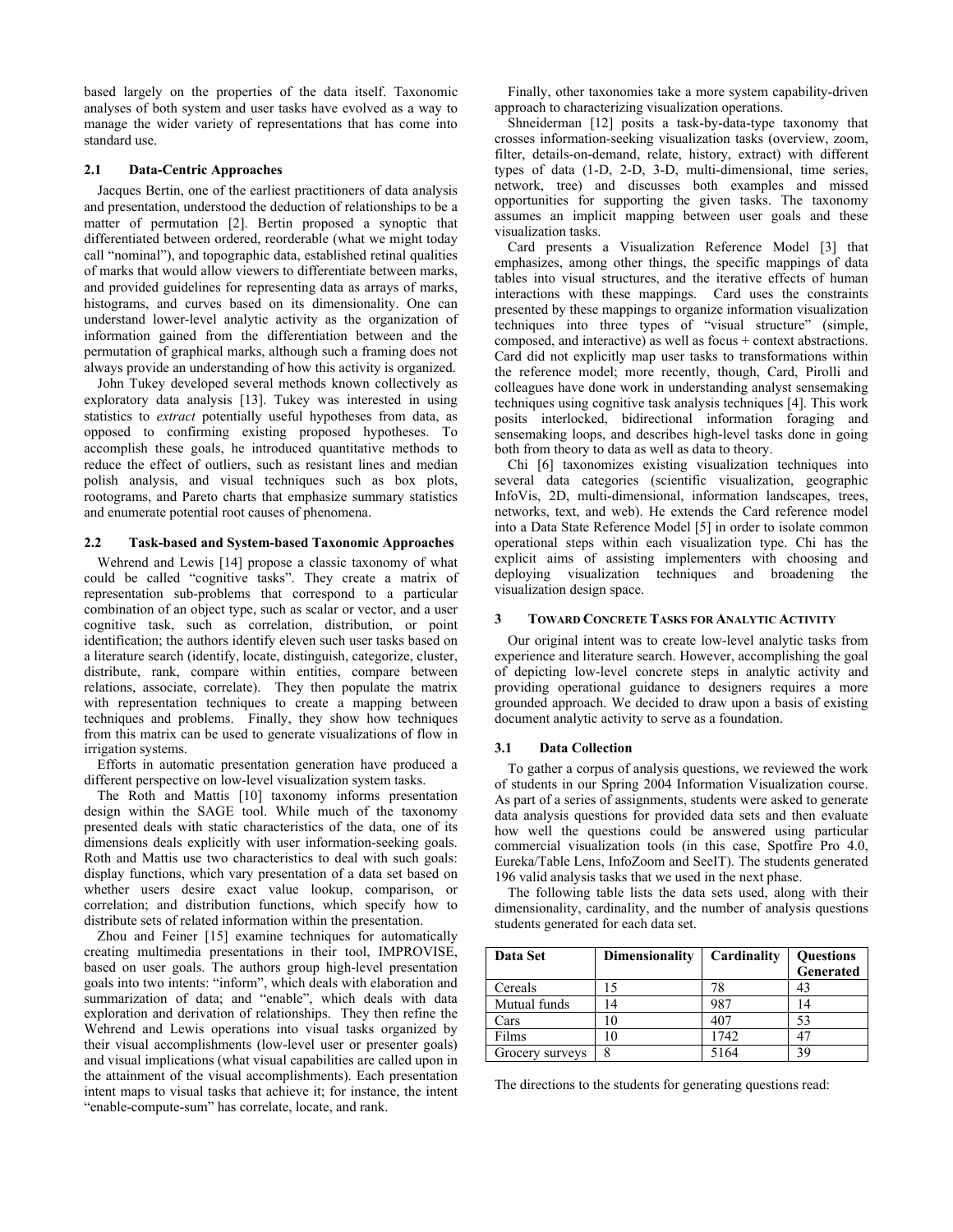"Pick the two [data sets] that are most interesting to you to use in the assignment. Briefly scan the text of the files and familiarize yourself with the variables. Write down a few hypotheses to be considered, tasks to be performed, or questions to be asked about the data elements. Recall all the different kinds of analysis tasks that we discussed earlier in the course (identification, outliers, correlations, clusters, trends, associations, presentation, etc.)."

# **3.2 Analysis Approach**

We used an affinity diagramming approach, grouping similar questions and iteratively refining the groups according to what we believed to be the core knowledge goal of the questions in each group. Clearly, a general concept such as "correlation" can involve subtasks or sub-operations; however, most of the suboperations performed in the questions generally fell under tasks we already had isolated from other questions.

Our affinity diagramming approach led to ten component tasks across the analytic questions submitted by the students. Since we concentrated on user goals independent of particular visualization systems or paradigms (although the questions may have been influenced by the systems used in the assignment, as discussed later in this article), our list of tasks is free of system-specific operations such as "zoom". Tasks such as "filter" are offered in the spirit of users' analytic desires as opposed to that of low-level cognitive tasks or operators.

### **4 AN ANALYTIC TASK TAXONOMY**

The ten tasks from the affinity diagramming analysis are:

- Retrieve Value
- Filter
- Compute Derived Value
- Find Extremum
- Sort
- Determine Range
- Characterize Distribution
- **Find Anomalies**
- Cluster
- **Correlate**

Each of the tasks is presented in the following sections, along with a *pro forma* abstract [9] and example questions that serve as general models and examples of the tasks. These tasks are not meant to be a normative picture of user analytic activity, but rather to provide a vocabulary for discussion.

In the task descriptions, we use the following terms:

- *data case*: an entity in the data set
- *attribute*: a value measured for all data cases in a data set
- *aggregation function*: a function that creates a numeric representation for a set of data cases (e.g. average, sum, count)

### *1. Retrieve Value*

**General Description:** Given a set of specific cases, find attributes of those cases.

**Pro Forma Abstract:** What are the values of attributes {X, Y, Z, ...} in the data cases  ${A, B, C, ...}$ ?

### **Examples:**

- What is the mileage per gallon of the Audi TT?
- How long is the movie Gone with the Wind?

This task serves as a subtask for many other tasks; in particular, once a set of cases is known from another operation, such as finding a case with an extreme value of an attribute (see task 4, "Find Extremum"), this task is often used to read off relevant attributes. However, we only classify a question as a value retrieval if the particular cases to be examined are specified at the time of the question.

### *2. Filter*

**General Description:** Given some concrete conditions on attribute values, find data cases satisfying those conditions.

**Pro Forma Abstract:** Which data cases satisfy conditions {A, B, C...}?

# **Examples:**

**-** What Kellogg's cereals have high fiber?

- What comedies have won awards?
- Which funds underperformed the SP-500?

This is another task used as a subtask in many other questions. In particular, this type of question relies on classifying cases by a condition that can be measured independent of any other data case in the data set.

This leads to an interesting phenomenon for questions such as, "Which data cases have a high value for attribute X?" In this case, an operating definition for what entails a "high" value is necessary; once such a definition is established, the question becomes answerable in a concrete fashion. On the other hand, questions such as, "Which data case has the highest value of attribute X?" rely on properties of all other elements in the data set, and are thus not part of this category.

For example, in the question "What Kellogg's cereals have high fiber," there is an implicit definition of what it means for a cereal to be high in fiber, independent of the fiber values of the other cereals in the data set. Once the analyst makes that implicit definition explicit, this question becomes "What Kellogg's cereals have more than *x* grams of fiber" for some value of *x*. Questions of the form "What Kellogg's cereal has the highest fiber," by contrast, are only answerable relative to the other cereals in the data set.

### *3. Compute Derived Value*

**General Description:** Given a set of data cases, compute an aggregate numeric representation of those data cases.

**Pro Forma Abstract:** What is the value of aggregation function F over a given set S of data cases?

#### **Examples:**

- What is the average calorie content of Post cereals?
- What is the gross income of all stores combined?
- How many manufacturers of cars are there?

Computing an aggregation (e.g. average, median, count) is a common task in data analysis. In particular, more complex aggregators such as "count-unique-values-of" can provide insights into the data itself. This task also appears as a subtask in other operations; in particular, some questions compare categories without a particular operating definition of what is being compared, such as: "Which cars are more fuel-efficient, Japanese cars or American cars?" These questions imply some sort of aggregator function without specifying exactly how that aggregation is calculated.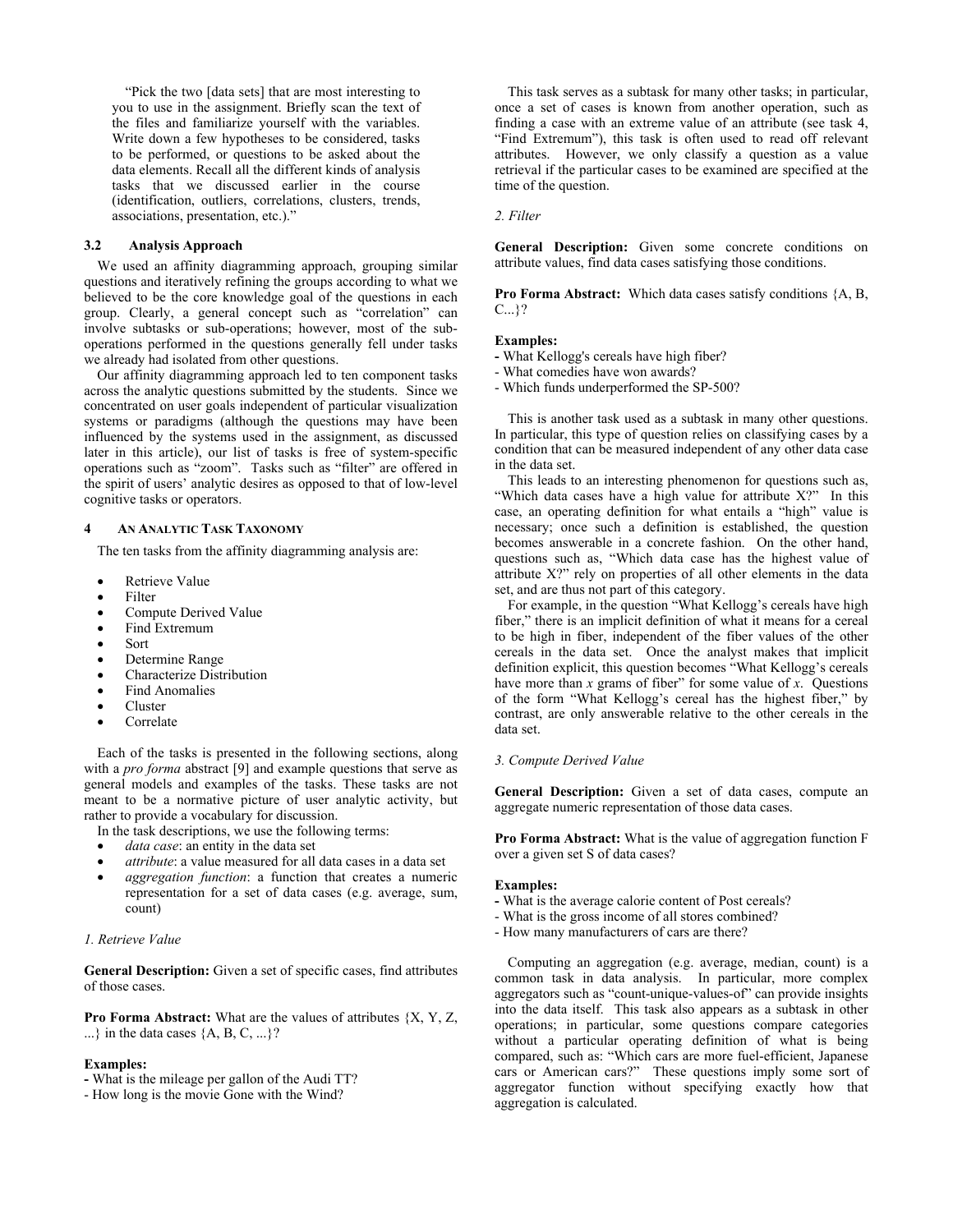### *4. Find Extremum*

**General Description:** Find data cases possessing an extreme value of an attribute over its range within the data set.

**Pro Forma Abstract:** What are the top/bottom N data cases with respect to attribute A?

# **Examples:**

- What is the car with the highest MPG?
- What director/film has won the most awards?
- What Robin Williams film has the most recent release date?

Finding high or low values of an attribute was a very common operation across the student questions. Note that this task differs from "Sort" (task 5) since a complete sort is not always necessary to find an extreme value, and also differs from "Find Anomalies" (task 8) since anomalies are not always extreme values.

*5. Sort* 

**General Description:** Given a set of data cases, rank them according to some ordinal metric.

**Pro Forma Abstract:** What is the sorted order of a set S of data cases according to their value of attribute A?

#### **Examples:**

**-** Order the cars by weight.

- Rank the cereals by calories.

Although this task is fairly self-explanatory, it appeared only infrequently as a task unto itself. Sorting is generally a substrate for extreme value finding, especially when searching for a number of values at the extreme and not just the most extreme value.

# *6. Determine Range*

**General Description:** Given a set of data cases and an attribute of interest, find the span of values within the set.

**Pro Forma Abstract:** What is the range of values of attribute A in a set S of data cases?

#### **Examples:**

- What is the range of film lengths?
- What is the range of car horsepowers?
- What actresses are in the data set?

The range task is an important task for understanding the dynamics of data within a data set. Users can use range data to help decide the suitability of the data set for a particular analysis, or understand something about the general types of values found for a particular attribute. The "range" of a categorical attribute can be thought of as an enumeration of all its unique values in a set.

# *7. Characterize Distribution*

**General Description:** Given a set of data cases and a quantitative attribute of interest, characterize the distribution of that attribute's values over the set.

**Pro Forma Abstract:** What is the distribution of values of attribute A in a set S of data cases?

### **Examples:**

- What is the distribution of carbohydrates in cereals?
- What is the age distribution of shoppers?

Distribution, like range, is another important task for characterizing data. Users can get a general sense of distribution to understand "normalcy" in data as opposed to anomaly (see task 8, "Find Anomalies"). Sometimes the distribution task is hidden; for example, "Compare Frosted Flakes' calories per serving to those of all other cereals" is really a question of location within a distribution.

# *8. Find Anomalies*

**General Description:** Identify any anomalies within a given set of data cases with respect to a given relationship or expectation, e.g. statistical outliers.

**Pro Forma Abstract:** Which data cases in a set S of data cases have unexpected/exceptional values?

### **Examples:**

**-** Are there exceptions to the relationship between horsepower and acceleration?

- Are there any outliers in protein?

Anomalous values in a data set often provide a basis for further exploration. This task can be thought of as a complementary task to "distribution", although it is not always framed as such (e.g. sometimes a distribution is assumed, as in the case of a standard box-and-whisker plot).

# *9. Cluster*

**General Description:** Given a set of data cases, find clusters of similar attribute values.

**Pro Forma Abstract:** Which data cases in a set S of data cases are similar in value for attributes  $\{X, Y, Z, \ldots\}$ ?

### **Examples:**

- Are there groups of cereals w/ similar fat/calories/sugar?
- Is there a cluster of typical film lengths?

Users naturally group similar items together. This proximity can have a number of connotations depending on the clustering attributes; for example, similar products may be market competitors, members of a family of products, or simply represent the "normal" or expected case as opposed to outliers.

#### *10. Correlate*

**General Description:** Given a set of data cases and two attributes, determine useful relationships between the values of those attributes.

**Pro Forma Abstract:** What is the correlation between attributes X and Y over a given set S of data cases?

### **Examples:**

- Is there a correlation between carbohydrates and fat?
- Is there a correlation between country of origin and MPG?
- Do different genders have a preferred payment method?
- Is there a trend of increasing film length over the years?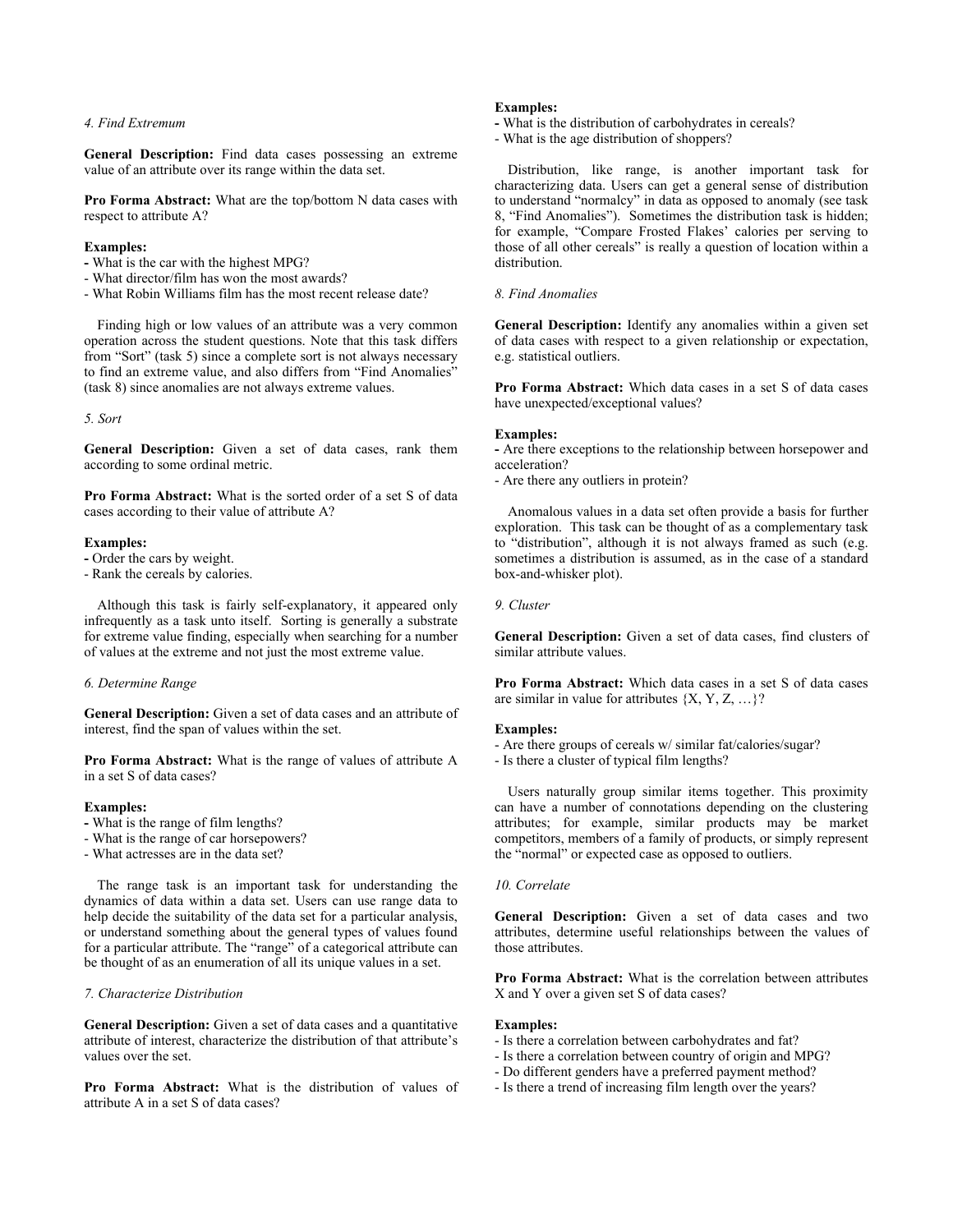One of the most interesting observations about the corpus of student questions as a whole was how frequently students desired to "correlate" one or more non-numeric attributes. The semantics of such questions, in our interpretation, leaned more towards isolating "coincidences" of interest. Membership in a category may be predictive of certain attribute values, but does not predict those same attribute values in a different category; for example, a comparison of American, German, and Japanese cars' gas mileage does not allow you to predict the gas mileage of Korean cars. The semantics of "true" quantitative correlation questions deal with purely numeric variables and the ability to generate a mathematical predictive model relating the values of attributes within a data set.

Questions such as the fourth example question above involving trends over time were quite common in the corpus of questions. We interpret such questions simply as correlations with temporal variables.

### **5 DISCUSSION**

It is difficult to construct a taxonomy that perfectly characterizes a domain so open to interpretation. In this section we discuss internal and external issues with the taxonomy and analysis methods.

### **5.1 Compound Tasks**

Considering the set of tasks in the taxonomy to be analytic "primitives" allows us to examine some questions that do not cleanly fit into one category but rather appear to be compositions of primitive tasks. For instance, the task "Sort the cereal manufacturers by average fat content" involves a Compute Derived Value (average fat) primitive followed by a Sort primitive.

Further, users may simply be interested in particular attribute values from a set smaller than the entire data set; for example, on the movies data set, one might ask, "Which actors have co-starred with Julia Roberts?" One can complete this task by first finding all movies with Julia Roberts (Filter) and then enumerating the set of actors within those movies (Retrieve Value).

As another example, consider the question, "Who starred in the most films in 1978?" This task differs from the basic extremum task in that the domain of the extremum operation is no longer data cases, but aggregate relationships of those data cases; in specific, a user must enumerate each actor and actress in the relevant portion of the data set (Retrieve Value), assign each one a count of the number of data cases in which each actor/actress was present (Compute Derived Value), and finally determine which actor/actress has the highest count (Find Extremum).

# **5.2 Omissions from the Taxonomy**

Even outside the context of combining analytic "primitives", there were a number of questions that still did not fit cleanly into the taxonomy. Such questions are marked either by a fundamentally mathematical or computational nature rather than an analytic one, or by uncertainty, either in the analytic process necessary to answer the question or user criteria employed during the knowledge-making process.

### 5.2.1 Low-level Mathematical and Cognitive Actions

In constructing the taxonomy, we abstracted away as low-level, and thus beyond the scope of the present work, some basic mathematical and cognitive operations, such as determining that a data case mathematically satisfies filtering criteria or conditions and computing aggregate values from a mathematical perspective. In particular, we explicitly acknowledge the existence of a lowlevel mathematical comparison operation, one in which a value is evaluated for being less than, greater than, or equal to another value or values.

This leads to the notion of questions whose overall goal is too "low-level" for our analytic task taxonomy. For instance, the following questions involve the aforementioned mathematical comparison operation:

- "Which cereal has more sugar, Cheerios or Special K?"
- "Compare the average MPG of American and Japanese cars."

These questions utilize Retrieve Value and Compute Derived Value primitives, respectively, followed by a mathematical comparison operation. We view this very low-level comparison as being a fundamental cognitive action taken by the person using a visualization tool, rather than as a primitive in our analytic task taxonomy.

# 5.2.2 Higher-level Questions

We have found that the proposed ten tasks cover the vast majority of the corpus of analytic questions we studied. Some questions, however, imply tasks not explicitly covered by our task set, but instead they can be thought of as guiding higher-level exploration in the data set. For example:

- "Do any variables correlate with fat?"
- "How do mutual funds get rated?"
- "Are there car aspects that Toyota has concentrated on?"

Much learning of a domain can occur in the use of a properly structured visualization, and discovering interesting relationships between domain parameters is one part of that learning. While the corpus of questions mainly limited such exploration to correlation (another factor to be discussed in the next section), a lessstructured exploration is definitely possible.

### 5.2.3 Uncertain Criteria

Other questions in the corpus contained uncertain criteria, for example:

- "Do cereals  $(X, Y, Z...)$  sound tasty?"
- "What are the characteristics of the most valued customers?"
- "Are there any particular funds that are better than others?"

While these questions may be answered by supposing the existence of some black-box aggregation function, there may be other ways to answer the question, such as use of a distribution or clustering method. Fundamentally, each of these questions involves a value judgment that is beyond the proposed primitives.

Another style of question common in the set involves a comparison operation that is much higher in level and more abstract than the fundamental mathematical comparison operation discussed earlier in the section. For instance, consider the questions:

- "What other cereals are most similar to Trix?"
- "How does the Toyota RAV4 compare to the Honda CRV?
- "Compare the distributions of values for sugar and fat in the cereals."

Each of these questions involves a more subjective evaluation of a data case, attribute, or derived value in comparison to others. We felt that the fundamental operation being performed in each of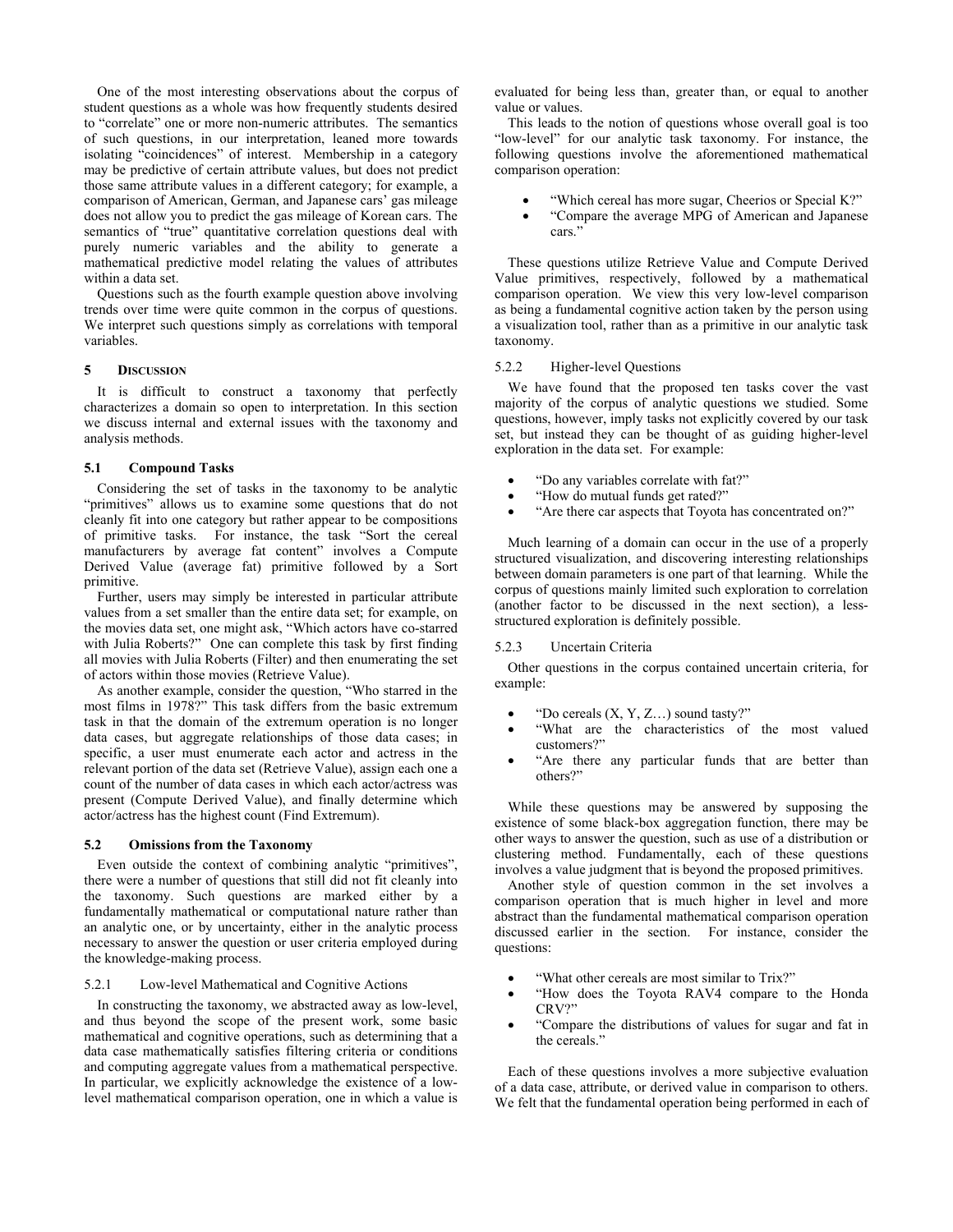these examples was not at the level of the ten primitives in our taxonomy.

# **6 OVERALL CONCERNS**

### **6.1 Similarity to Existing Taxonomies**

Of the taxonomies presented earlier, the closest in spirit to our efforts is that of Wehrend and Lewis [14]. While both taxonomies share many of the same tasks, several tasks differ either partially or entirely. We consider those tasks here.

We present four new analytic tasks not present in the Wehrend and Lewis framework: Compute Derived Value; Find Extremum; Find Anomalies; and Determine Range. The Wehrend and Lewis framework, similarly, presents operations not found in our taxonomy: associate; categorize; compare; and distinguish.

The four new tasks in our taxonomy frequently occurred in the corpus of analytic questions. The Compute Derived Value task frequently arose in performing visual analytic operations on attributes not directly present in the data set. Often, this task was implied as if the derived value were already a part of the data set. The Determine Range, Find Extremum and Find Anomalies tasks also occurred frequently enough in our corpus to warrant their own singleton tasks.

Wehrend and Lewis' associate, categorize, and distinguish tasks do not appear in our taxonomy. Questions relating to these tasks appeared rarely in our corpus. In each case, we decomposed that question into a combination of our primitive tasks. For example, distinguishing two cars involves Retrieve Value operations and the Comparison meta-operation.

Wehrend and Lewis include two compare operations, compare within relations and compare between relations. As discussed earlier, we view Compare as a higher-level meta-operation.

Finally, the Retrieve Value and Filter tasks relate to the identify and locate tasks of the Wehrend and Lewis taxonomy. Each involves acquisition of data cases and/or attribute values.

The composition of the tasks in our taxonomy may seem relatively unsurprising. While our approach comes from a different perspective, the tasks share much similarity with those from other taxonomies, as illustrated above. Furthermore, our tasks resemble operations that one would find in specialized tools such as Microsoft Excel or database languages such as SQL. While many of the data manipulation operations that one would perform are similar, we focus on analytic operations as they would apply to an information visualization system. Where languages such as SQL focus on data management, we focus on analysis.

# **6.2 Relationships to Higher-Level Tasks**

A common theme in all of the taxonomies described in the Related Work section is that user goals are usually thought of as static and explicitly treated only as far as they map into low-level visual tasks. While such tasks are essential, they do not provide a firm basis for supporting the kinds of knowledge-making activities that people seek to perform every day. In [1], we provided examples of such activity:

- Complex decision-making under uncertainty
- Learning a domain
- Identification of trends
- Predicting the future

We further classified the gap between representation and analysis into two so-called "analytic gaps": the Worldview Gap, which concerns whether or not the right data and relationships are being shown; and the Rationale Gap, which asks whether the relationships inferred from a visualization can be trusted under uncertainty and used effectively to rationalize conclusions drawn from use of a visualization. We then posited six knowledge precepts for use in designing visualizations that bridge these gaps, as well as evaluated their use in existing systems. However, we have not examined how these knowledge precepts might map to lower-level concrete tasks for visualization systems.

Our analytic task taxonomy can help provide a basis for such a mapping. Consider again the task of learning a domain, as discussed briefly in Section 5.2.2. Our corpus of analytic questions clearly implies some meta-information tasks such as browsing for relationships (for example, through repeated Correlate and Characterize Distribution operations) and discovering the breadth of coverage in a data set (e.g. performing Find Extremum in tandem with Computed Derived Values, such as counts of unique values of a categorical attribute, and applying Determine Range of quantitative variables). In discovering a preponderance of underspecified criteria such as "high" or "low" in the questions asked, we assert that these criteria may be posed in the spirit of interactive discovery rather than operationallydefined pruning.

### **6.3 Methodological Concerns**

The use of student questions as a basis for thought and evaluation obviously has limitations and caveats. Students were presented with the tools before coming up with questions, and may have fit their questions to match material presented in class as well as the tools themselves, as they had to answer those same questions using the tools as well as compare the tools' usability. For example, a preponderance of correlation-type questions existed even though the directions stated not to make all questions about correlation. We speculate that this might be due to the availability of scatterplots in Spotfire; similarly, ranking and sorting questions are well suited to Table Lens, and aggregations are a major analytical component of SeeIT.

Repeating our analysis and process, but instead using professional analysts such as drug discovery researchers or intelligence analysts to generate questions, may provide some new low-level tasks. It would be interesting to compare the task clusters emerging from the work of such domain experts to those found with the students. The tasks we identified tended toward deduction, while the efforts of domain experts often involve more exploratory analysis such as hypothesis formation and confirmation.

### **7 CONCLUSION**

We present a set of ten primitive analysis task types, representative of the kinds of specific questions that a person may ask when working with a data set. The development of this set of primitives stemmed from ongoing research into the utility of information visualization systems. It also was driven by a large set of questions gathered from an assignment in which students generated queries about five sample data sets. We used an affinity diagramming approach to cluster the individual questions into sets of related items. Our set of analysis task types is similar to those generated earlier by other researchers, but a number of new primitives and ideas did emerge. Our focus here was more directly on the analysis primitives that one might expect people to be generating as they use an information visualization system to achieve some higher-level knowledge goals.

We believe that these primitives can serve as a form of common language or vocabulary when discussing the capabilities, advantages, and weaknesses of different information visualization systems. Researchers and system developers will be able to describe a system's support for performing these operations by identifying its particular representation, interaction, and interface